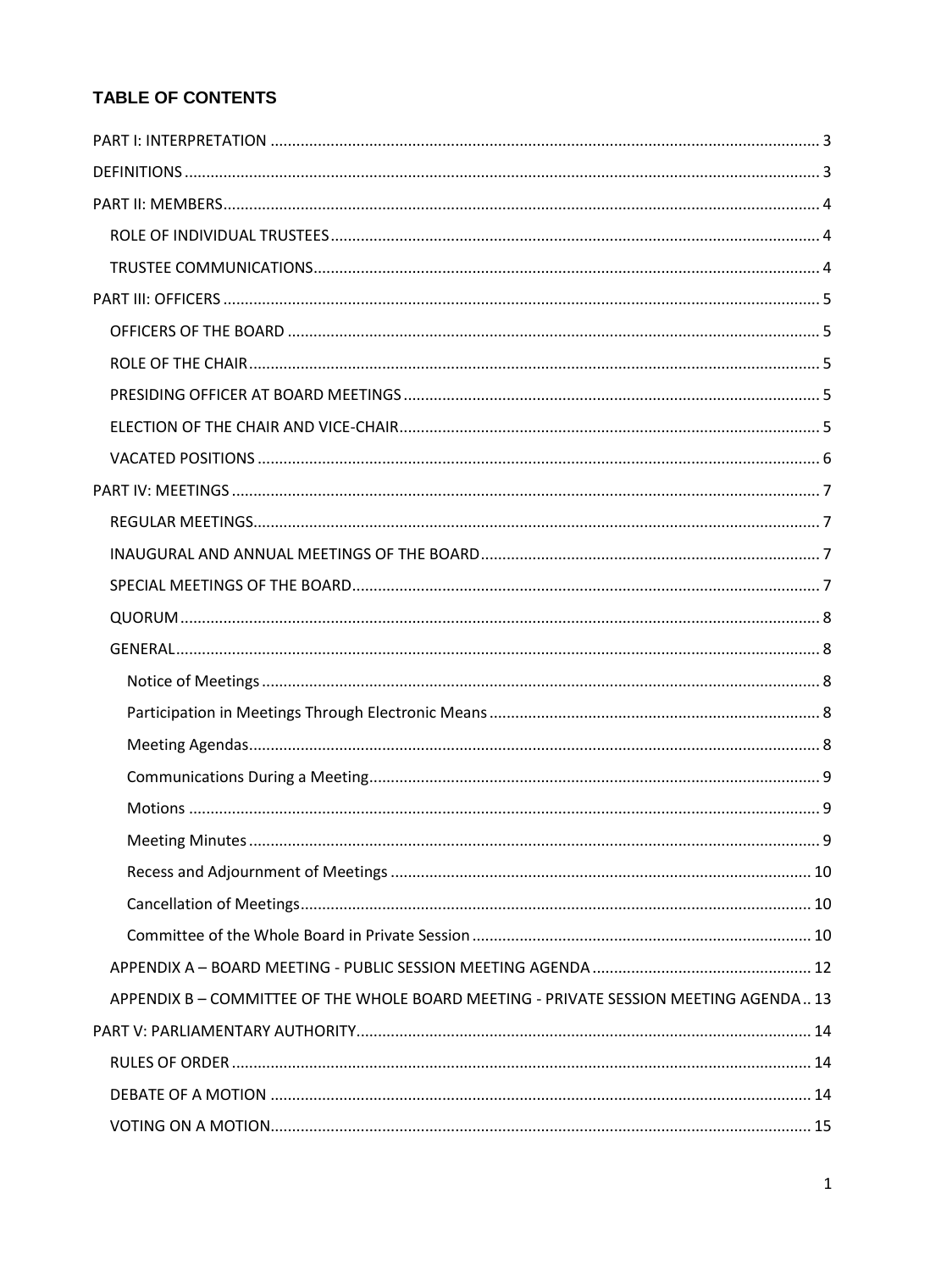| APPENDIX A - COMMITTEE OF THE WHOLE BOARD - PUBLIC SESSION MEETING AGENDA  17  |  |
|--------------------------------------------------------------------------------|--|
| APPENDIX B – COMMITTEE OF THE WHOLE BOARD - PRIVATE SESSION MEETING AGENDA  18 |  |
|                                                                                |  |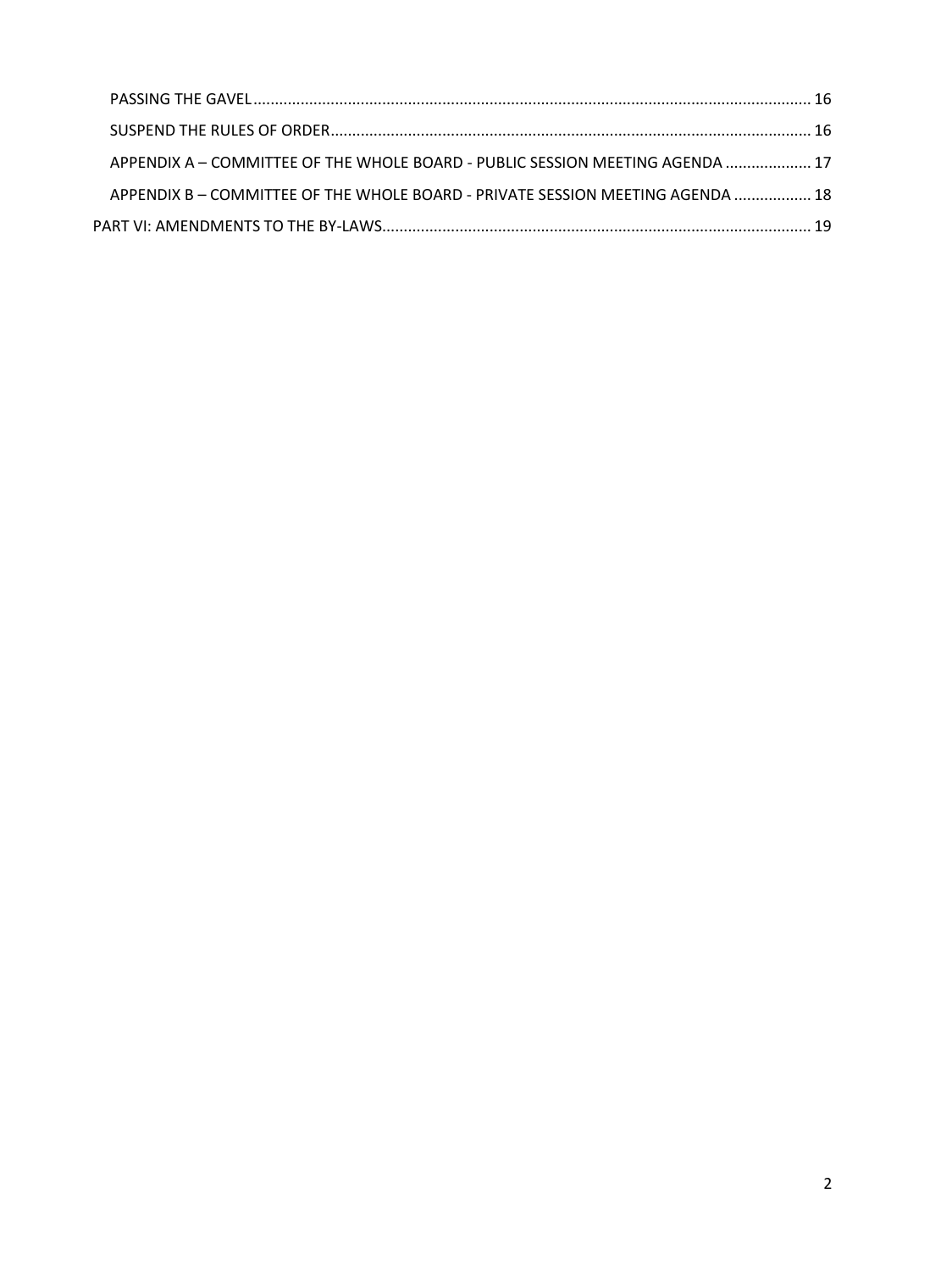# <span id="page-2-0"></span>**PART I: INTERPRETATION**

- 1. If there is a conflict between any legislation, government policies or guidelines (the "Legislation") and these by-laws, the Legislation shall prevail and take precedence over the by-laws.
- 2. In these by-laws of the Halton District School Board, gender-neutral terminology has been used.

# <span id="page-2-1"></span>**DEFINITIONS**

- 3. In these and all other by-laws of the Halton District School Board, the following terms have the following meanings:
	- a) "ACT" means the Education Act, R.S.O. 1990, c.E.2 as amended from time to time; and includes, unless the context otherwise necessarily requires, Ontario Regulations made under the Education Act, and Ministry of Education policies and guidelines made thereunder;
	- b) "BOARD" means the Board of Trustees of the Halton District School Board;
	- c) "CHAIR" means Chair of the Board, except where otherwise indicated as meaning chair of any committee of the Board;
	- d) "COMMITTEE" means any statutory, standing, ad-hoc or advisory committee established by the Board;
	- e) "DIRECTOR OF EDUCATION" means Chief Education Officer, Chief Executive Officer and Secretary of the Halton District School Board;
	- f) "MEMBER" means a Trustee of the Halton District School Board;
	- g) "PRIVATE SESSION" means a meeting of a Committee of the Whole Board or other committee of the Board closed to the public;
	- h) "PRESIDING OFFICER" means the person chairing a meeting of the Board or committee of the Board;
	- i) "PUBLIC SESSION" means meetings of the Board and meetings of the Committee of the Whole Board or other committees of the Board that are open to the public as required by section 207(1) of the ACT;
	- j) STUDENT TRUSTEE means a person elected as a student trustee in accordance with s.55 of the Education Act, R.S.O, 1990, c.E.2 and any regulation thereunder;
	- k) "TRUSTEE" means a person elected, acclaimed or appointed to the office of Member of the Board pursuant to the Municipal Elections Act, S.O. 2001, c.25 and the Education Act, R.S.O. 1990, c.E.2;
	- l) "VICE-CHAIR" means the Vice-Chair of the Board, except where otherwise indicated as meaning Vice-Chair of any committee of the Board.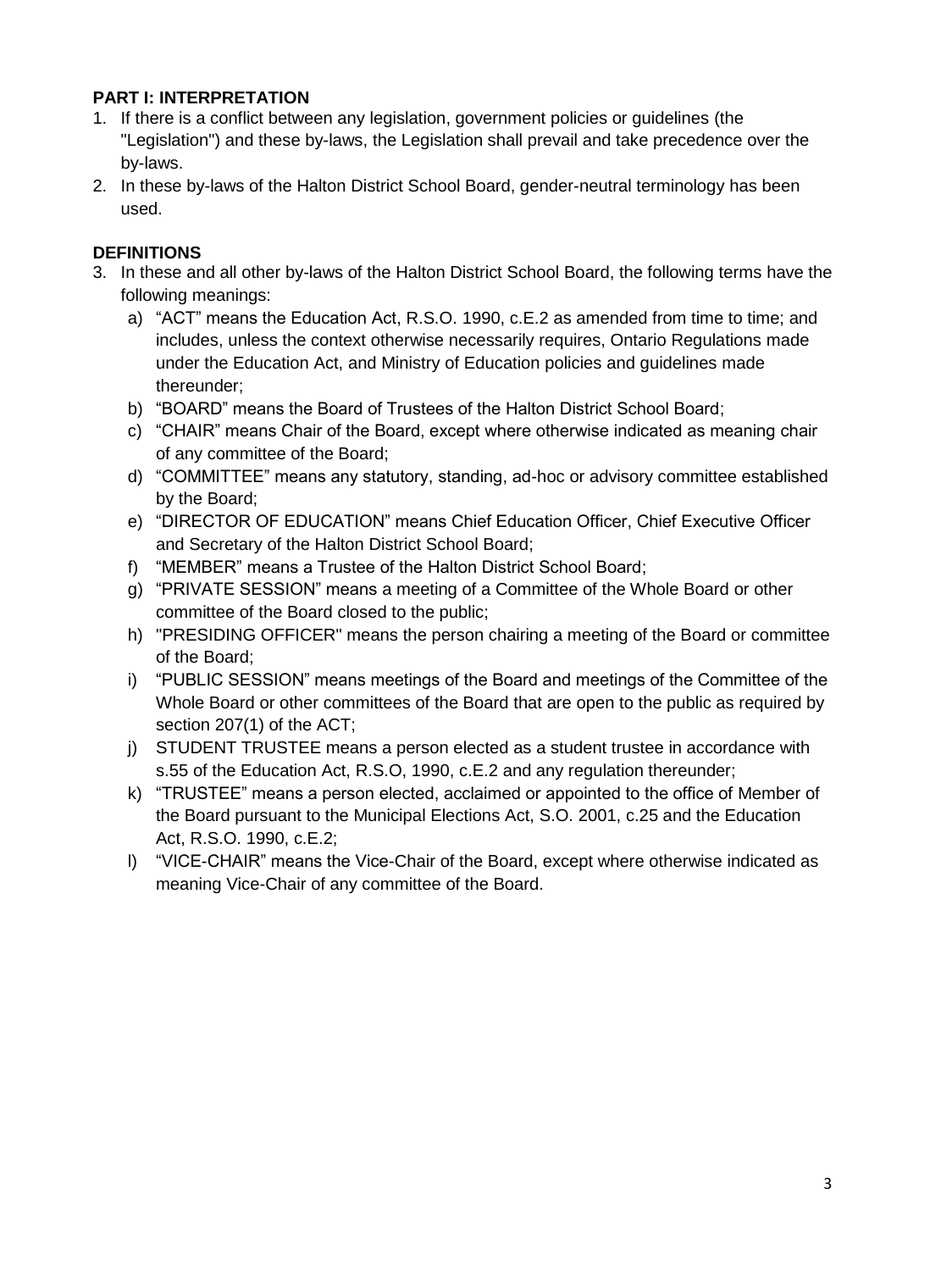# <span id="page-3-0"></span>**PART II: MEMBERS**

## <span id="page-3-1"></span>**ROLE OF INDIVIDUAL TRUSTEES**

- 1. Individual board members or groups of members shall not undertake any action, communication or negotiation that may be construed as acting on behalf of the Board, except by explicit direction of the Board.
- 2. A Trustee may nevertheless act individually as an elected official, providing they do not indicate in any way that they are acting on behalf of the Board.

## <span id="page-3-2"></span>**TRUSTEE COMMUNICATIONS**

- 1. Correspondence directed by Board motion shall be shared publicly in the Chair's Report in the Board agenda package, and shared on the Board website.
- 2. The Chair shall speak on behalf of the Board at system wide public events (e.g.: Student Excellence, Celebrating Service). In the absence of the Chair, the Vice-Chair will speak. If neither the Chair nor Vice-Chair are able to attend, another Trustee will be invited to speak at the discretion of the Chair in consultation with the Vice-Chair.
- 3. The local Trustee shall speak at special events that occur at the schools in their ward, such as anniversary celebrations, commencements, grand openings. In the absence of the local Trustee, the Chair may speak. If neither the local Trustee nor the Chair are able to attend, the Vice-Chair may speak. In the absence of the local Trustee, Chair and Vice-Chair, another Trustee may be invited to speak at the discretion of the local Trustee.
- 4. The Chair shall make Trustees aware of all system wide and school events or milestones so they may attend in order to show their support and interest. Trustees in attendance shall be recognized but not invited to speak.
- 5. Trustees are encouraged to liaise with local provincial and federal politicians to assist them in understanding local issues and needs and to encourage them to make education a high priority.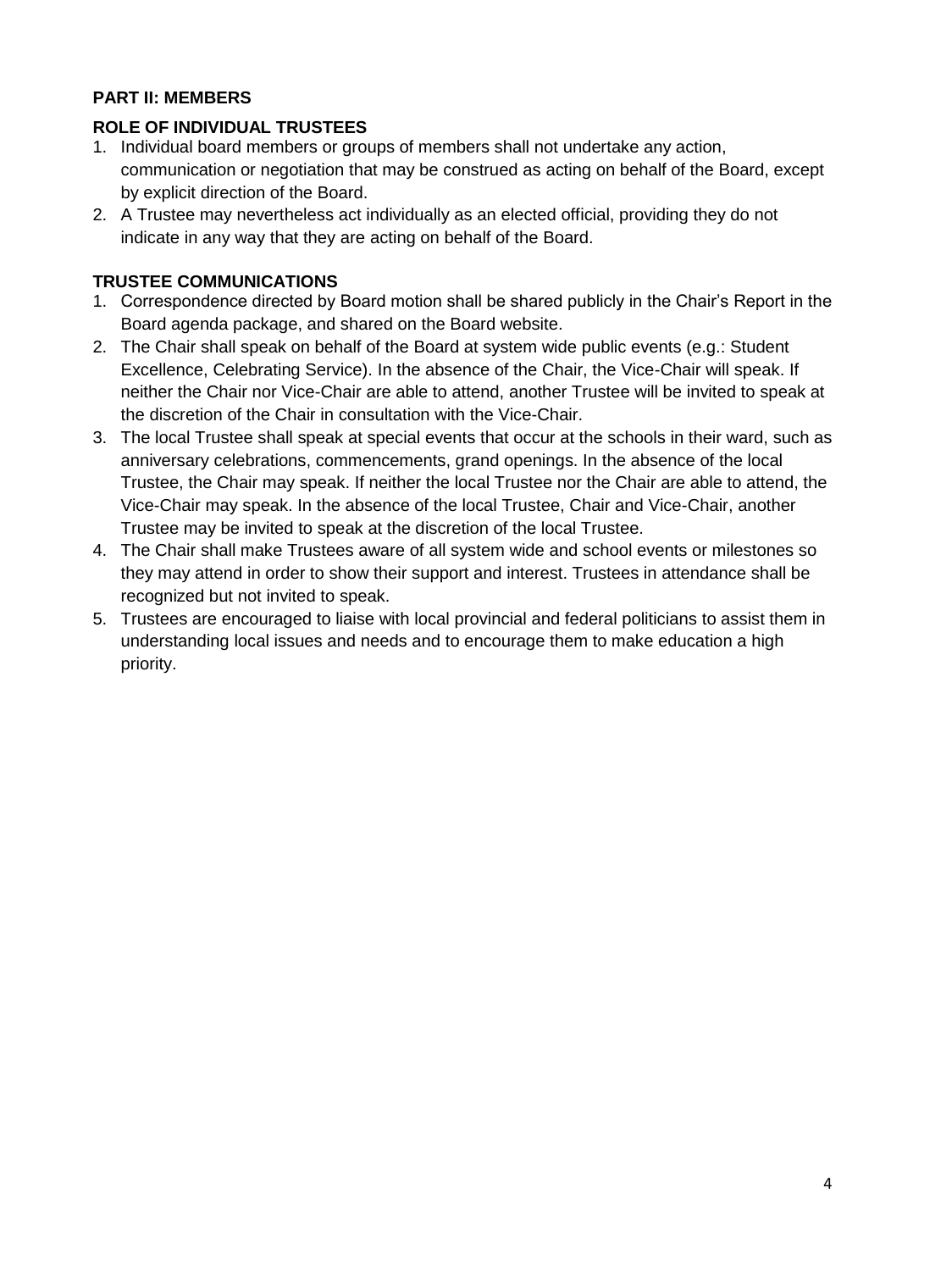# <span id="page-4-0"></span>**PART III: OFFICERS**

# <span id="page-4-1"></span>**OFFICERS OF THE BOARD**

- 1. In accordance with the Act, the Director of Education is the Chief Executive Officer, Education Officer and Secretary of the Board.
- 2. The Superintendent of Business Services shall be the Treasurer of the Board.
- 3. The Signing Officers of the Halton District School Board shall be one of the Chair and the Vice-Chair of the Board, together with one of the Director of Education, and the Superintendent of Business and Treasurer, or Controller of Finacial Services of Budget as defined by the Halton District School Board policy.

# <span id="page-4-2"></span>**ROLE OF THE CHAIR**

1. The Chair of the Board acts as spokesperson to the public on behalf of the Board about matters that affect governance or the Board's role, Trustee Code of Conduct issues, individual Trustees, or the Director of Education.

## <span id="page-4-3"></span>**PRESIDING OFFICER AT BOARD MEETINGS**

- 1. The Chair of the Board, or in the Chair's absence, the Vice-Chair of the Board, shall preside at all meetings of the Board.
- 2. The Presiding Officer shall call the meeting to order at the hour appointed. They shall preserve decorum and rule on questions of privilege, orders of the day, points of order, personal privilege, parliamentary inquiry and points of information.
- 3. In the event that neither the Chair nor the Vice-Chair of the Board are present at five minutes after the hour appointed for the start of a meeting, the Director of Education or delegate shall call the meeting to order, provided there is a quorum present, and the Board shall choose a Trustee as a Presiding Officer pro-tempore, until such time as either the Chair or Vice-Chair of the Board arrives.

# <span id="page-4-4"></span>**ELECTION OF THE CHAIR AND VICE-CHAIR**

- 1. The Director shall preside at the inaugural meeting of the Board and the annual organizational meetings of the Board until a Chair of the Board is elected in accordance with the following procedure:
	- a) The Director will call upon Trustees individually to indicate their interest in the position of Chair;
	- b) Each Trustee will be given the opportunity to indicate their interest;
		- i) If none of the Trustees indicate an interest in the position of Chair, the Director will call upon Trustees individually again to indicate their interest. At this time, Trustees may encourage another Trustee to indicate their interest, and/or ask a clarifying question about the role.
		- ii) If none of the Trustees indicate an interest, and no Trustee has responded favourably to encouragement to indicate an interest in the position of Chair, the Director will call for a recess. When the meeting resumes, the Director will again call upon Trustees individually to indicate their interest or to encourage another Trustee to indicate their interest. This cycle will continue until at least one Trustee has confirmed their interest in the position of Chair;
	- c) Trustee(s) who have confirmed their interest in the position of Chair may speak to their interest for a period not to exceed three minutes, in the order in which their interest was drawn from the ballot box;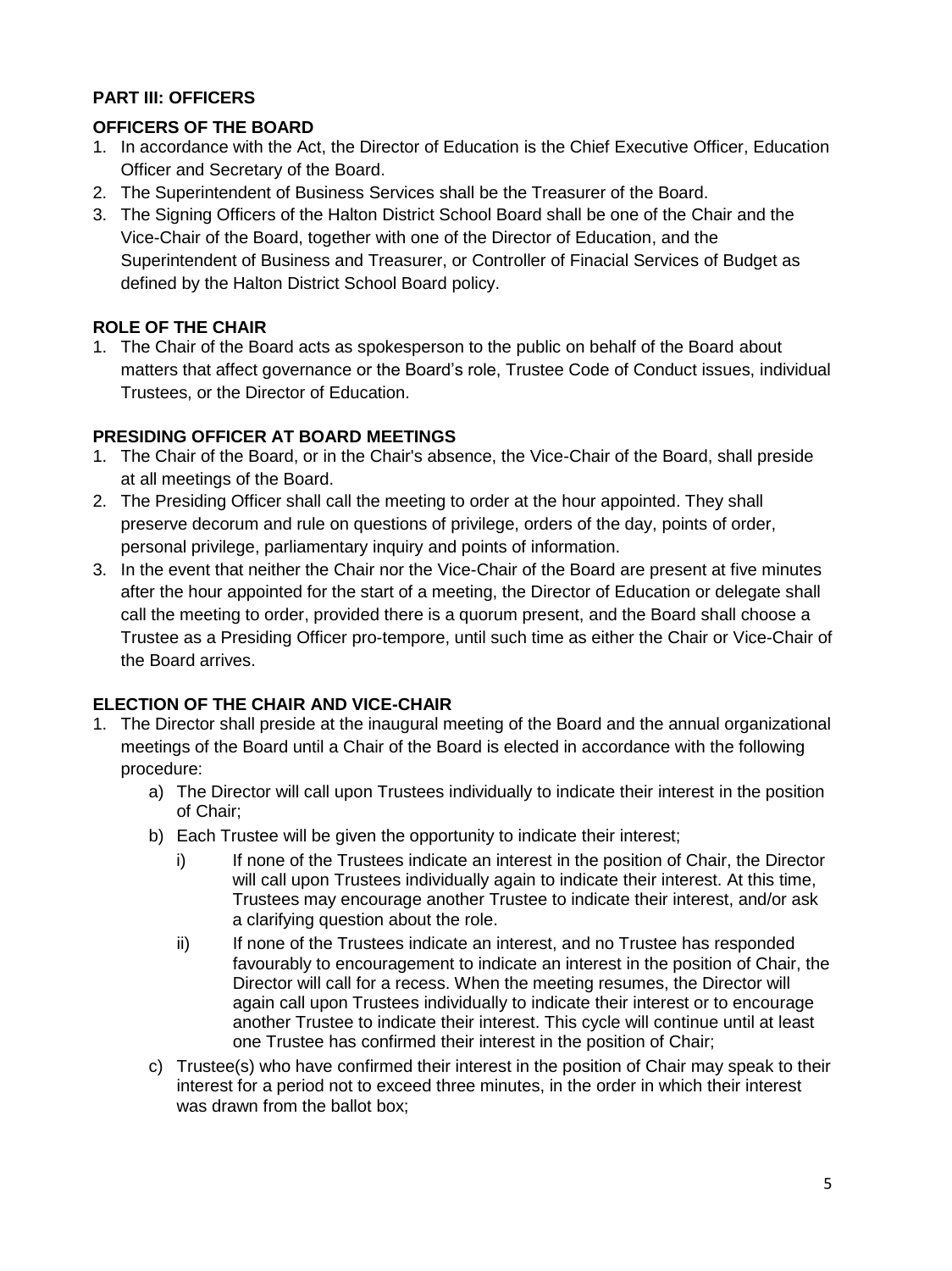- d) After all candidates have had the opportunity to speak, the Director of Education shall appoint two senior administrators to act as scrutineers, call the vote by secret ballot and distribute the ballots;
- e) In the event that only one Trustee wishes to be a candidate for the position of Chair, no vote will be required and that Trustee shall be declared the Chair for the coming year;
- f) Each Trustee will record the name of one of the candidates on their ballot. Trustees participating from a remote location, if any, will email their vote to both of the scrutineers. All ballots will be deposited into a ballot box. Scrutineers will verify the votes of the paper ballots and emails;
- g) The candidate receiving a majority of votes cast by all Trustees present shall be declared the elected Chair for the coming year;
- h) Should no candidate receive a majority of the votes cast, a further vote shall be held, for which the candidate receiving the least number of votes from the previous vote shall be eliminated from the slate of candidates. This process shall be repeated until one candidate has received a majority of the votes cast;
- i) Where there are only two candidates (or only two candidates remaining) and they each receive the same number of votes, the name of each candidate will be placed on a separate ballot and placed in a ballot box from which the Director of Education shall draw one ballot. The candidate whose ballot is drawn by the Director of Education will serve as Chair for the coming year;
- j) In the event that the candidate with the greatest number of votes nevertheless did not receive a majority, and the two or more candidates with the least number of votes received the same number, the process of drawing lots as described in paragraph (h) above shall be followed to determine which of the names with the least number of votes will be eliminated. The candidate(s) whose name(s) the Director of Education draws from the ballot box shall remain a candidate; and the name not drawn will be eliminated from the next round of voting;
- k) With the newly elected Chair presiding, the Board shall then elect a Vice-Chair, using the same procedure as for the election of the Chair;
- l) At the conclusion of the election of the Chair and the Vice-Chair, the Chair shall move a motion to destroy the ballots.

## <span id="page-5-0"></span>**VACATED POSITIONS**

1. In the event that the position of Chair or Vice-Chair becomes vacant for any reason throughout the year, a new Chair or Vice-Chair as the case may be, shall be elected in the same manner as at an annual organizational meeting. The election shall be held at the first Board meeting held after the vacancy occurs.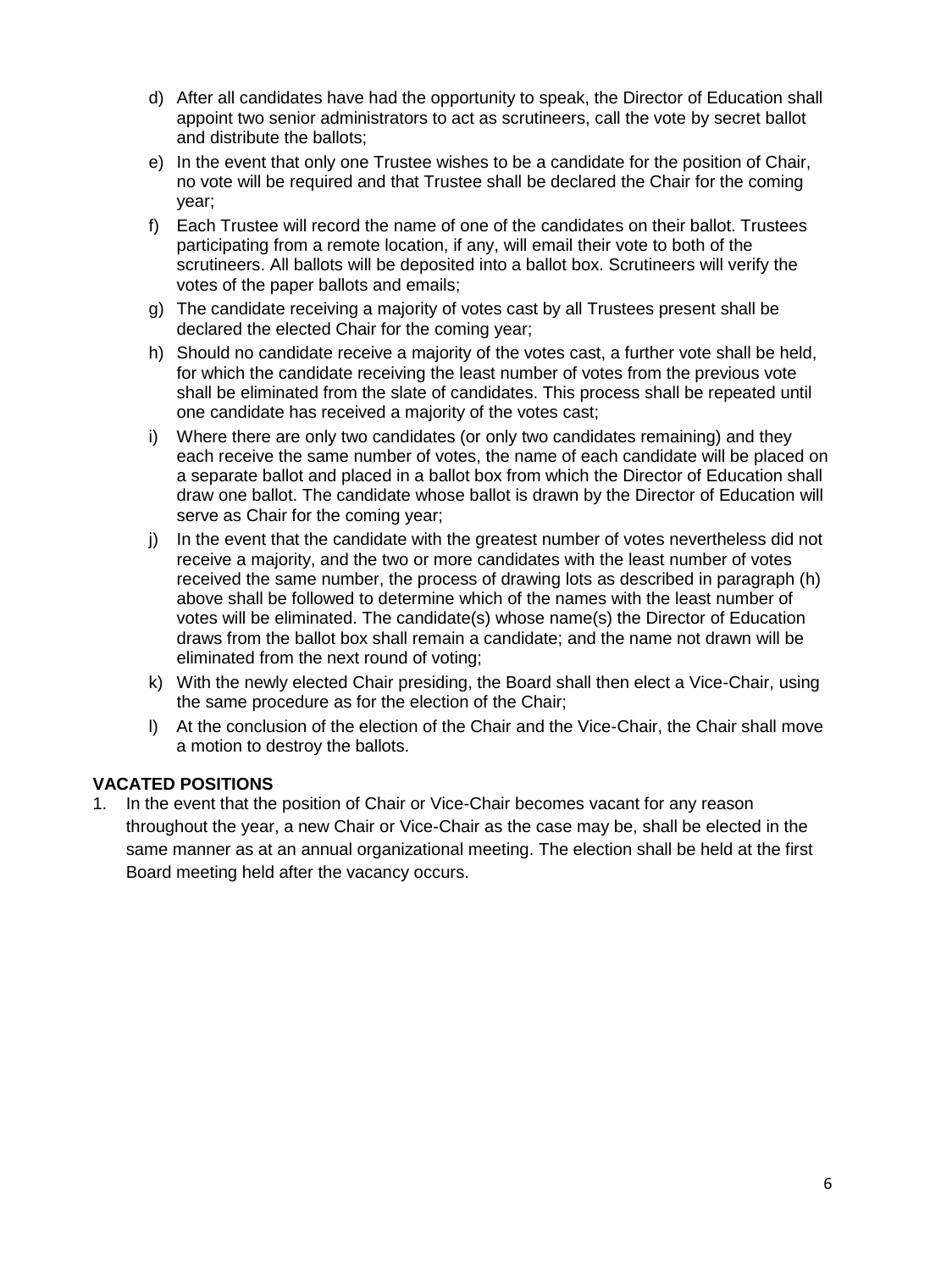# <span id="page-6-0"></span>**PART IV: MEETINGS**

# <span id="page-6-1"></span>**REGULAR MEETINGS**

- 1. The regular meetings of the Board shall be held at the head office of the Halton District School Board on the first and third Wednesdays of each month, from Labour Day in September through to the end of June, with public session commencing at 7 p.m., except when the first or third Wednesday falls during a school vacation period for students (e.g. Summer Break, Winter Break, Spring Break, PA/PD Days, etc). In such cases, a regular meeting of the Board will be rescheduled.
- 2. If a meeting is required during a school vacation period for students, a Special Board Meeting may be called.
- 3. In accordance with the Act, s.228 (1), "A member of a Board vacates his or her seat if he or she… (b) absents himself or herself without being authorized by resolution entered in the minutes, from three consecutive regular meetings of the Board".
- 4. If a Trustee will not be in attendance at a regular meeting of the Board, the Trustee shall advise the Director's office of same in writing together with the reason for the absence.
- 5. The results of a motion indicating whether or not the Board authorized a Trustee's absence from a regular meeting of the Board shall be entered in the minutes of the Board meeting.

## <span id="page-6-2"></span>**INAUGURAL AND ANNUAL MEETINGS OF THE BOARD**

- 1. After a regular election of Trustees under the *Municipal Elections Act*, 1996, the inaugural meeting of the Board shall be held at the Halton District School Board's head office commencing at 7:00 pm on the first Wednesday following the commencement of the term of office of the Trustees as specified by the *Municipal Elections Act, 1996.*
- 2. The Director of Education shall call the meeting to order, and shall proceed to read the names and wards of the duly elected Trustees, as certified by the Clerks of the four Municipalities of Halton.
- 3. The Director of Education shall certify that the Trustees have met the eligibility requirements of Part VII of the Act.
- 4. All elected or appointed Trustees shall make and subscribe the declarations in s.209(1) of the Act and may swear or affirm allegiance in s.209(3) before a Judge or Justice of the Peace, or in the absence of a Judge or Justice of the Peace, before the Director of Education.
- 5. In each year that is not a municipal election year; an annual organizational meeting shall be held at the head office of the Halton District School Board commencing at 7 pm on the first Wednesday following the anniversary of the start of the Trustees' term of office as set out by the *Municipal Elections Act*, *1996*.

# <span id="page-6-3"></span>**SPECIAL MEETINGS OF THE BOARD**

- 1. Special meetings of the Board may be called by:
	- a) the Chair; or
	- b) where reasonable efforts have been made to contact the Chair and the Chair cannot be reached, at the call of the Vice-Chair of the Board, in consultation with the Director of Education; or
	- c) on the written request of a majority of the Members of the Board, made to the Director of Education.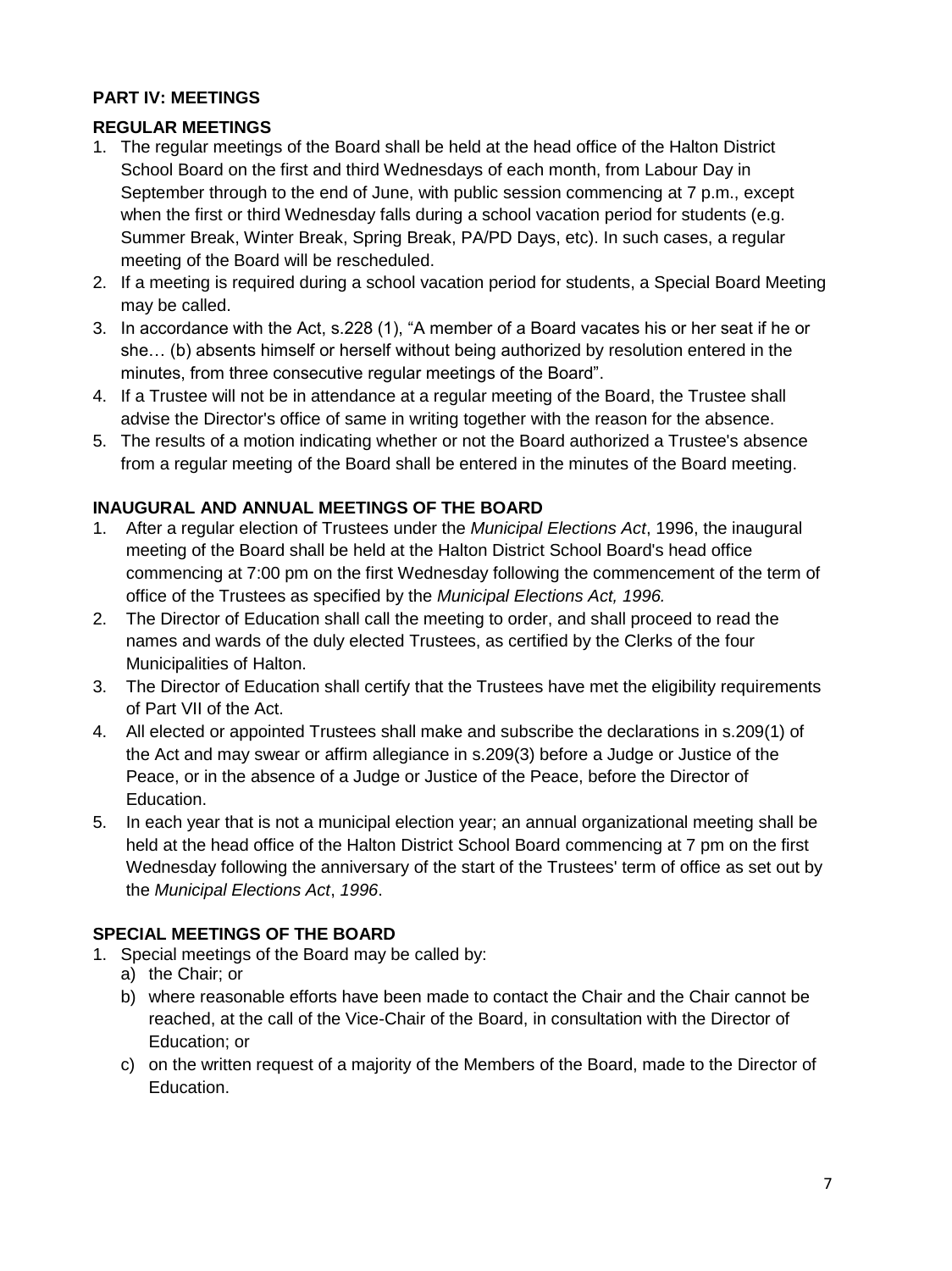- 2. Notice of special meetings of the Board shall be given in the same manner as prescribed for notice of regular meetings. Where the need for a special meeting is urgent, the Director of Education may give Trustees verbal notice of a special meeting, but in such circumstances Trustees must receive notice no less than forty-eight (48) hours before the time of the meeting, and any such notice must include a description of business to be transacted, and the reason for the urgency.
- 3. No other action items other than those included in the notice shall be considered.

## <span id="page-7-0"></span>**QUORUM**

- 1. The presence of a majority of all Members of the Board (regardless of vacancies) is necessary to form a quorum. Subject to the Ontario *Municipal Conflict of Interest Act*, a quorum must remain throughout an entire Board meeting.
- 2. Subject to compliance with the provisions of the Act and the relevant policy of the Board, a Trustee who participates in a meeting through electronic means shall be deemed to be present at such meeting and such presence shall be included for the purposes of the count of the quorum.
- 3. Should there be no quorum present within thirty (30) minutes after the time appointed for the meeting, the recording secretary shall record the names of those Trustees present and the Board shall forthwith stand adjourned until the next regular meeting of the Board.
- 4. When the number of Trustees at a meeting falls below a quorum during the course of the meeting, and quorum is not reconstituted within 30 minutes, no further business can be legally transacted and it shall be the responsibility of the Presiding Officer and the recording secretary to note the lack of a quorum, have the fact recorded in the minutes, and the remaining Trustees may fix the time to which to adjourn or adjourn until the next regular meeting of the Board.

# <span id="page-7-1"></span>**GENERAL**

## <span id="page-7-2"></span>*Notice of Meetings*

- 1. The Director of Education or delegate shall notify the public of all meetings of the Board by posting the agenda on the Halton District School Board's website.
- 2. Printed or electronic notice of all regular meetings of the Board, together with the agenda and reports referenced in the agenda, shall be delivered in the Trustee's preferred format by the Director of Education or delegate to the address of each Member of the Board at least ninetysix (96) hours before the time of the meeting.

## <span id="page-7-3"></span>*Participation in Meetings Through Electronic Means*

1. Any Member or Student Trustee may participate in meetings of the Board or committees of the Board by electronic means in accordance with the Act, the regulation governing same, any polices and guidelines issued by the Minister of Education and the Halton District School Board's policy.

## <span id="page-7-4"></span>*Meeting Agendas*

- 1. The Public Session agenda for each meeting of the Board shall be established by the Chair in consultation with the Vice-Chair and the Director of Education and/or delegate.
- 2. The Public Session agenda for regular meetings of the Board shall be in the form as shown in Appendix "A" attached hereto.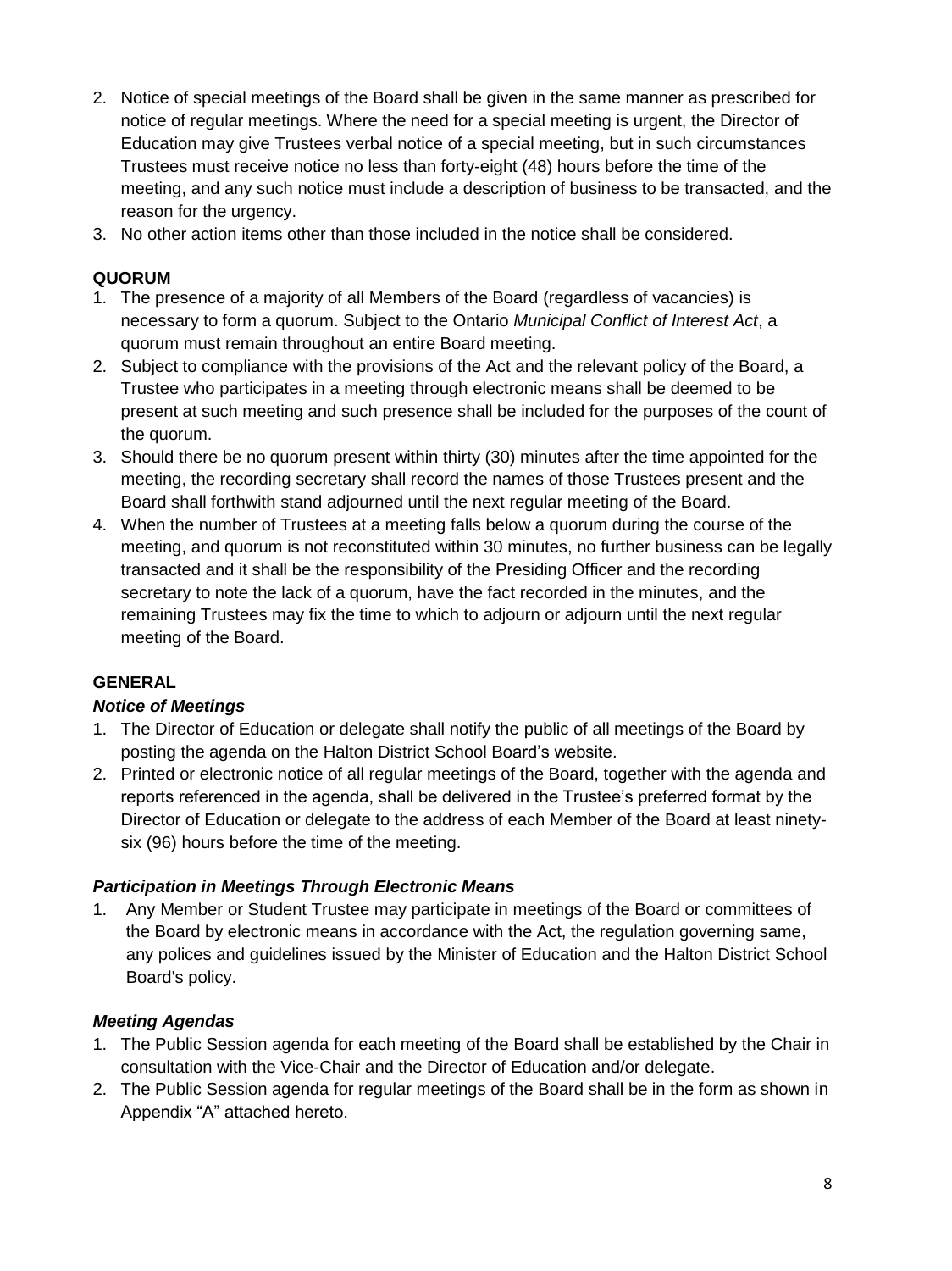- 3. The Public Session Agenda contains a Consent Agenda section for regular items that are reviewed by the Board but that do not usually require debate. Any item may be extracted from the Consent Agenda for further discussion and a vote at the request of a Trustee. Extracted items will be reviewed immediately following the consent agenda.
- 4. Notwithstanding anything to the contrary contained in the by-laws, whenever in the opinion of the Director of Education there is a matter that requires action as a matter of urgency, such matter shall be added to the agenda of any regular Board meeting regardless of whether prior notice has been given.

# <span id="page-8-0"></span>*Communications During a Meeting*

- 1. All meetings of the Board in Public Session:
	- a) shall be video-voice recorded; and
	- b) may be transmitted electronically.
- 2. No person may speak at a meeting of the Board, except as recognized by the Chair.
- 3. Decorum at Board meetings will be strictly upheld. All persons attending meetings of the Board shall show respect for others in their language and conduct. The Chair shall expel any person who interrupts or disrupts a meeting of the Board, as per s.207(3) of the Education Act.

## <span id="page-8-1"></span>*Motions*

- 1. A Trustee wishing to make a motion at a Board meeting shall do so in accordance with the following procedure:
	- a) Written text of the motion along with an explanatory rationale shall be delivered to the Director of Education in writing by no later than noon on Thursday of the week prior to the regular Board meeting at which it will appear under future action items on that regular Board meeting agenda.
	- b) At the subsequent regular Board meeting, the motion will be considered as an action item for a vote.
	- c) Notwithstanding (a) and (b), a Trustee may make a motion related to any action item on the agenda without prior notice. Amendments to motions must be relevant or germane to the main motion being amended and must not be contrary to the main motion. Please refer to Robert's Rules of Order for examples.
	- d) A Trustee may also make a motion at a regular Board meeting without prior notice to deal with an urgent matter that cannot be dealt with at the next regular Board meeting and arose after the Public Session agenda has been delivered to the Board or a non-material matter, provided a motion to permit the motion without prior notice is first passed by a twothirds majority of those present, or quorum, whichever is greater.

## <span id="page-8-2"></span>*Meeting Minutes*

- 1. Minutes of the meetings of the Board shall be kept in accordance with the provisions s.198(1)(a) of the Education Act, and shall be received for approval by Trustees at the next regular Board meeting.
- 2. Minutes of the Board meetings will include:
	- a) the type of meeting, date, time of commencement and adjournment, and place of the meeting;
	- b) the signatures of the Director of Education and Chair of the Board;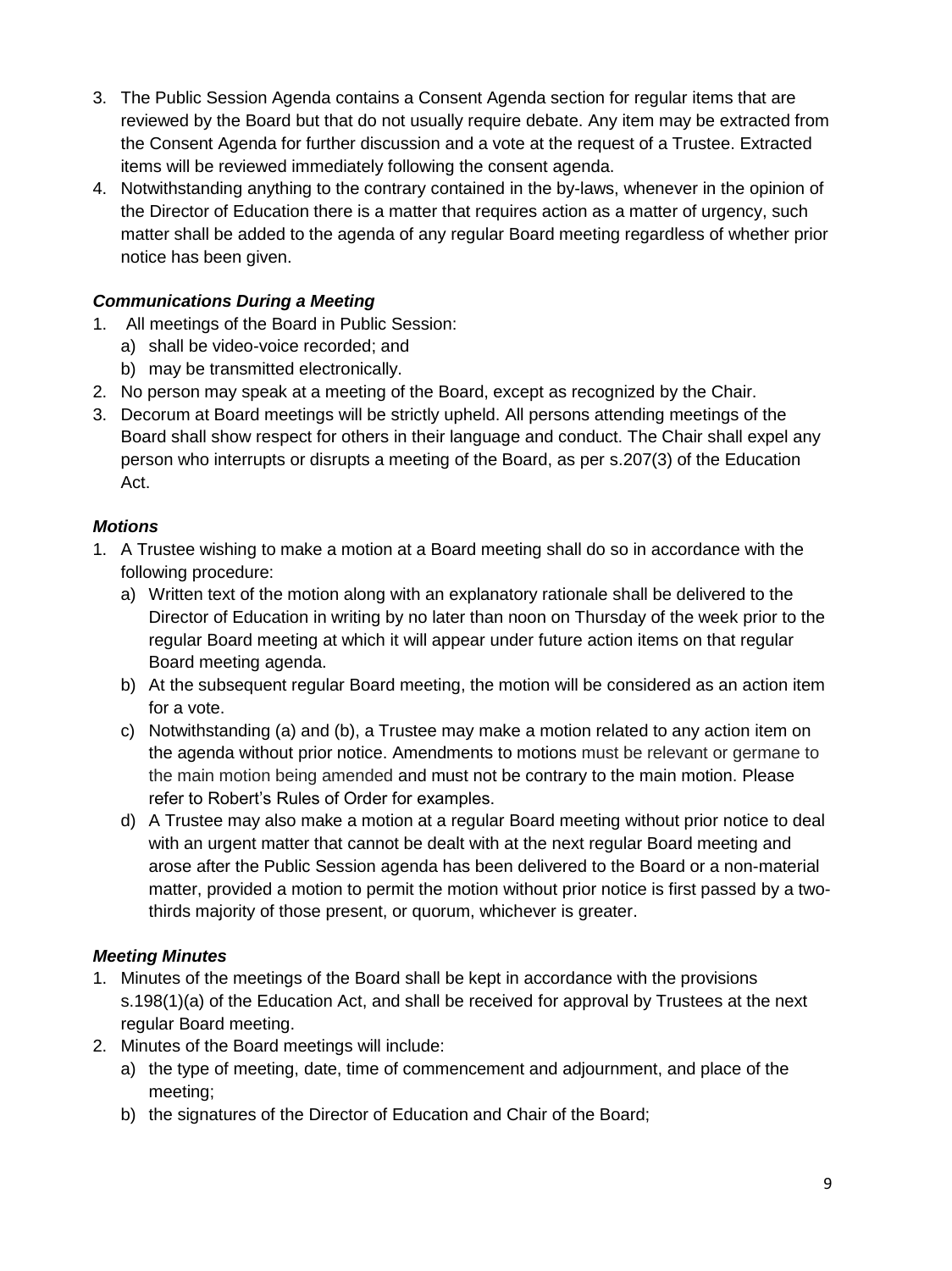- c) all motions moved and seconded and results of vote;
- d) all notices of motions;
- e) all points of order and appeals and their dispositions;
- f) when a vote count ordered or a vote taken by ballot, the number of votes on each side;
- g) recorded votes when requested;
- h) the attendance of Trustees, including results of motions to authorize trustee's absences, and the time of arrival and departure of Trustees not in attendance for the entire duration of a meeting.
- 3. A copy of the draft minutes will be included in the agenda package. Any amendments to the agenda package will be noted in a revised package posted to the website as Revised.

#### <span id="page-9-0"></span>*Recess and Adjournment of Meetings*

- 1. At any time during a meeting, the Chair of the meeting may at their discretion, declare a temporary recess.
- 2. The Chair shall declare the Board meeting to be at an end at such time as the business of the agenda has been completed.
- 3. In the event that the business of the agenda has not been completed by 10 p.m., the Chair shall call for a motion to extend the meeting past 10 p.m. for a specified number of minutes or as soon as is practical. Should the business of the agenda still not be completed when the extension expires, the Chair shall call for another motion to extend the meeting.
- 4. If a motion to extend the meeting is not moved, or is moved but does not pass, the Chair will call for a motion to adjourn the meeting to a set date and time to complete the the remainder of the unfinished agenda items.

#### <span id="page-9-1"></span>*Cancellation of Meetings*

- 1. Where the amount of business is insufficient to warrant a regular meeting of the Board; or in the event of inclement weather or emergency, the Chair, in consultation with the Vice-Chair and the Director of Education or delegate, may cancel the meeting. If after reasonable efforts the Chair cannot be reached, the Vice-Chair, in consultation with the Director or delegate may cancel a meeting.
- 2. Where the amount of business is insufficient to warrant a regular Board meeting, the Director will give notice of the cancellation of a meeting in the same manner as the notice of a regular meeting of the Board without the time requirement.
- 3. In the event of a cancellation due to inclement weather or an emergency, the Director of Education or delegate will notify Trustees by telephone and/or e-mail, and a notice of cancellation shall be posted on the Board website and at the meeting place.
- 4. In the event of a cancellation of a regular board meeting, agenda items from the cancelled meeting will be brought forward to the next regular board meeting.

## <span id="page-9-2"></span>*Committee of the Whole Board in Private Session*

1. All meetings of the Board and its committees shall be open to the public, except where matters listed in s.207(2), s. 207 (2.1) or s. 218.3 (10) of the Act are to be discussed, at which point the Board may close the meeting to the public or resolve itself into Committee of the Whole Board in Private Session.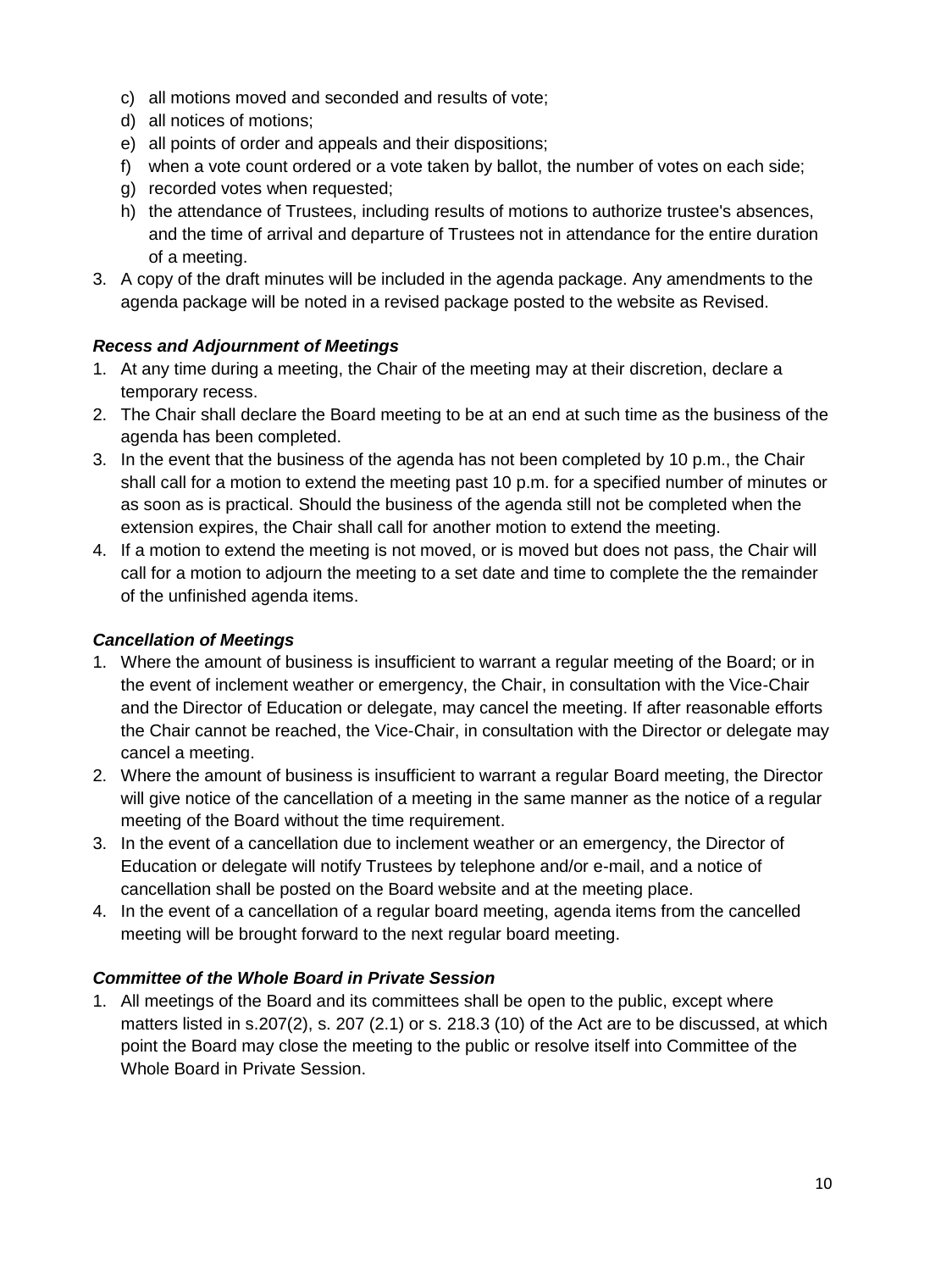- 2. The Private Session agenda for each Committee of the Whole Board meeting shall be the responsibility of the Vice-Chair in consultation with the Chair and the Director of Education and/or delegate.
- 3. The Private Session agenda for regular meetings of the Committee of the Whole Board shall be in the form as shown in Appendix "B" attached hereto.
- 4. Private Session shall precede Public Session. Where additional time is required to complete the business of the Private Session agenda, the Board can by resolution go back into Private Session following the Public Session of the Board meeting.
- 5. Trustees in Committee of the Whole Board may make motions to recommend to the Board on matters brought before them in Private Session, and any such recommendations will be brought forward at a meeting of the Board in Public Session for a motion and a vote in Public Session. For greater clarity, no motion is binding on the Board unless it is a motion of the Board and not a committee of the Board, including a committee of the whole Board.
- 6. Private Session will be chaired by the Vice-Chair of the Board, or in the absence of the Vice-Chair, an alternate Trustee elected by the Board, who will make a motion in Public Session to adopt the recommendations of agenda items from the Private Session.
- 7. Audio or video recording devices may not be used by anyone at any Private Session or closed meeting of the Board.
- 8. Student Trustees are not entitled to be present at the part of a Private Session regarding s.207 (2) (b) of the Act.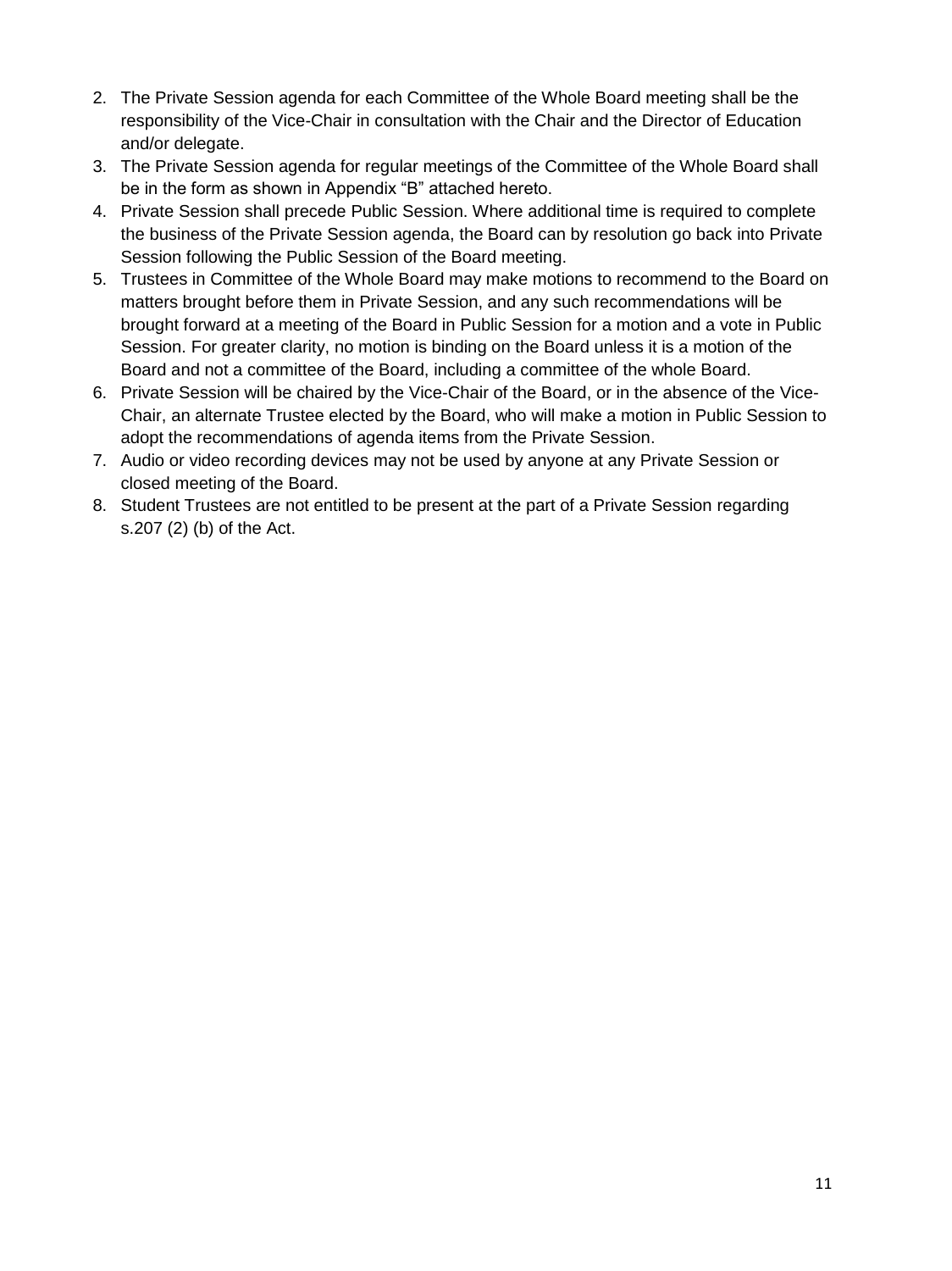## <span id="page-11-0"></span>**APPENDIX A – BOARD MEETING - PUBLIC SESSION MEETING AGENDA**

## **1.0 Opening**

1.1 Welcome

1.1.1 Call to Order, Trustee and Student Trustee Attendance and Motion to authorize absences

1.1.2 Motion to Move into Committee of the Whole (Private Session)

1.1.3 Committee of the Whole (Private Session) Rises

- 1.1.4 Acknowledgement of Traditional Lands
- 1.2 Approval of Agenda
- 1.3 Declarations of Possible Conflict of Interest –

Trustees and Student Trustees

## **2.0 Delegations/Presentations to the Board**

- 2.1 Inspire Award Presentations (first meeting of every month)
- 2.2 Delegations/Presentations
- 2.3 Chair's Acknowledgement of Delegations/Presentations

#### **3.0 Consent Agenda \***

- 3.1 Approval of Consent Agenda Action Items when applicable
	- 3.1.1 Draft Minutes of the Regular and Special Board Meetings *for approval*
	- 3.1.2 Recommendations from Committee of the Whole Board *for approval*

## **4.0 Periodic Information Items** when applicable

- 4.1 Order Paper
- 4.2 Inspire Awards Report
- 4.3 Director's Monitoring Reports
- 4.4 Administrative Procedures Review Report
- 4.5 Portable Inspection Report
- 4.6 Other Periodic Information Reports

#### **5.0 Ratification / Action**

- 5.1 Approval of Business Transacted in Private Session
- 5.2 Action Items 4.2.1 (topic)

#### **6.0 Communication to the Board**

- 6.1 Student Trustee Reports
	- 6.2 For Action (date):
		- 6.2.1 (topic)
	- 6.3 For Information (date):
	- 6.3.1 (topic)
	- 6.4 Notice(s) of Motion
	- 6.5 Director's Report
	- 6.6 Communications from the Chair
	- 6.7 Committee Reports
	- 6.8 Trustee Questions and Comments

## **7.0 Adjournment**

\*Items may be extracted from the Consent Agenda at the request of a Trustee. These items will be reviewed immediately following the Consent Agenda.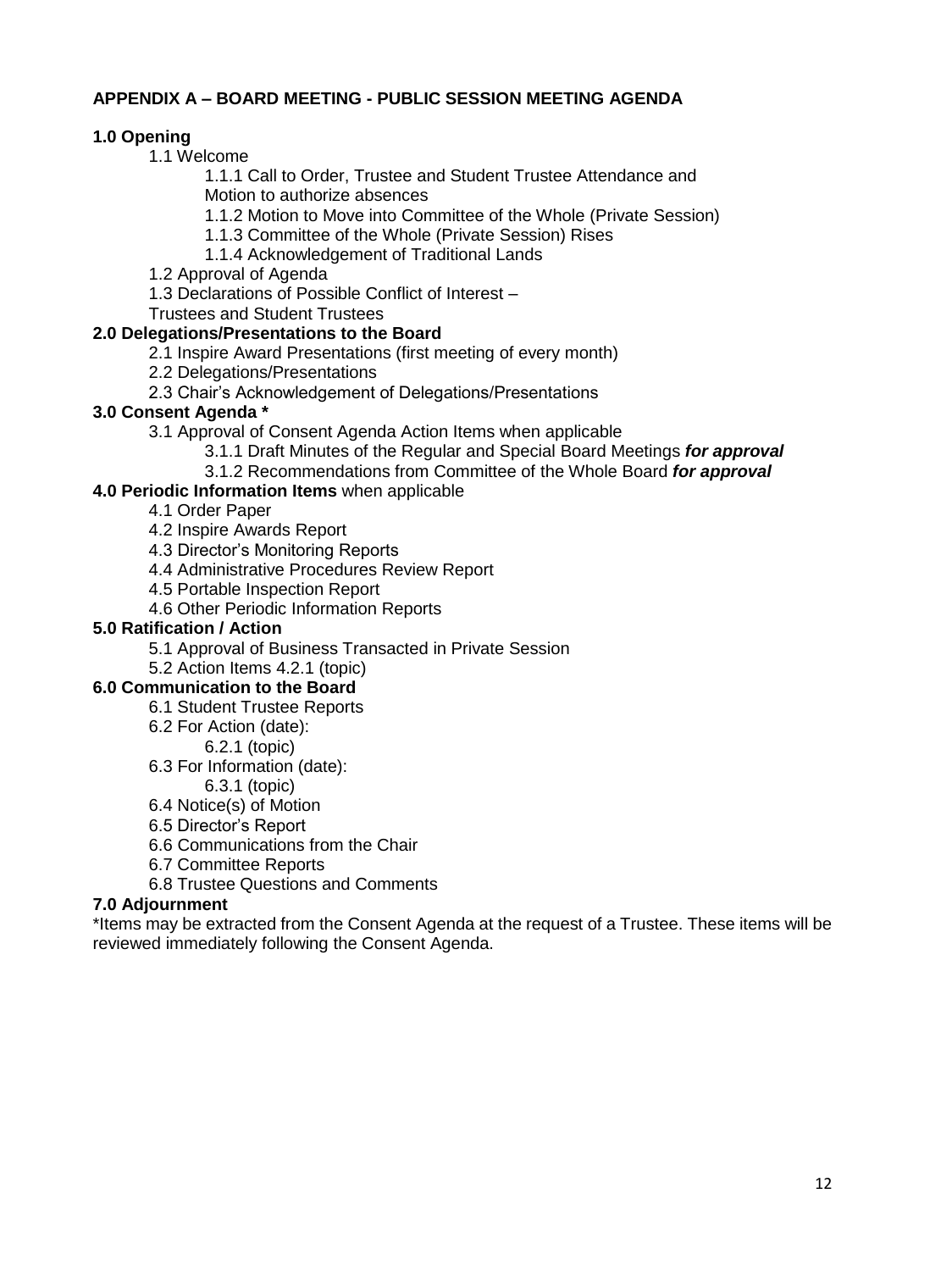## <span id="page-12-0"></span>**APPENDIX B – COMMITTEE OF THE WHOLE BOARD MEETING - PRIVATE SESSION MEETING AGENDA**

## **1.0 Opening**

1.1 Call to Order and Trustees and Student Trustees Attendance

1.2 Declarations of Possible Conflict of Interest – Trustees and Student Trustees

1.3 Approval of the Agenda

## **2.0 Consent Agenda Items**

2.1 Approval of Consent Agenda Action Items

2.1.1 Draft Minutes of the Committee of the Whole Board – Private Session Meeting (date)

#### **3.0 Periodic Information Items**

3.1 Order Paper

## **4.0 Recommendations**

4.1 Recommendations

4.1.1 Item #1

# **5.0 Communication to the Board**

5.1 For Information

5.1.1 Item #1

5.2 Notice(s) of Motion

5.3 Director's Report

5.4 Communication from the Chair

5.5 Trustee Questions and Comments regarding matters listed in s.207 (2), s. 207 (2.1) or

s. 218.3 (10) of the Act

## **6.0 Adjournment**

6.1 Rise into Public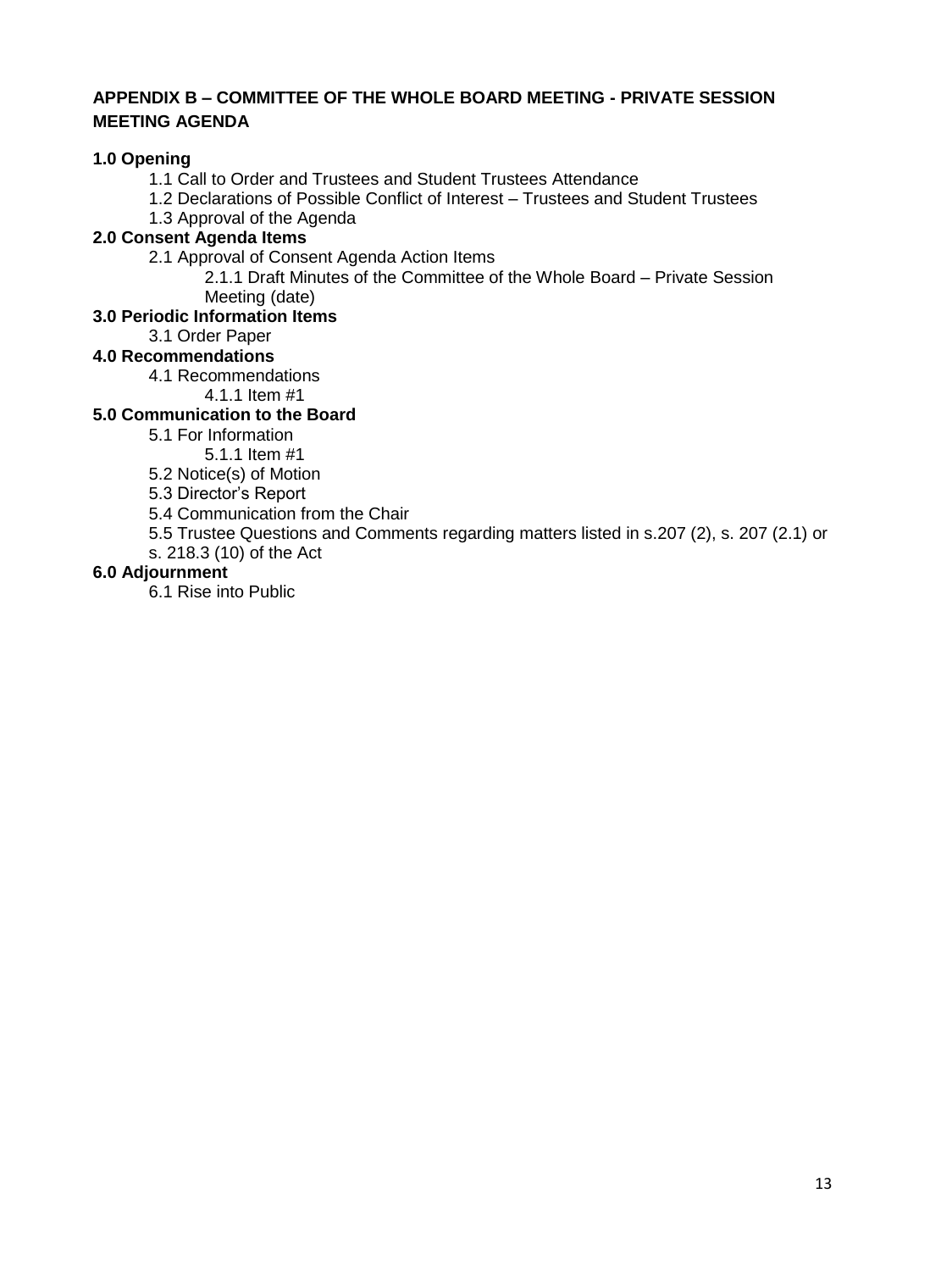# <span id="page-13-0"></span>**PART V: PARLIAMENTARY AUTHORITY**

# <span id="page-13-1"></span>**RULES OF ORDER**

1. Subject to the provisions of Part I, Section 1, in all cases not provided for by these special rules of order below or where the below special rules of order render a situation absurd, the rules and practice of latest edition of Robert's Rules of Order ("Robert's Rules of Order") shall govern as far as applicable.

# <span id="page-13-2"></span>**DEBATE OF A MOTION**

- 1. Debate of a motion will only take place after it has been moved, and where required, seconded and after the Presiding Officer states the motion.
- 2. The mover of a motion may alter the wording, or withdraw the motion, up until such time as the motion is stated by the Presiding Officer. Once stated by the Presiding Officer, and thereby recorded in the minutes, the motion is in control of the Board and cannot be withdrawn without the Board passing a motion to do so.
- 3. Where a Trustee is the author of a report, that Trustee shall be given the opportunity to move any recommendations in that report and/or immediately respond to any questions of clarification directed to the Trustee.
- 4. A Student Trustee is not entitled to move a motion but is entitled to suggest a motion on any matter at a meeting of the Board or committee the student sits on. If no Trustee moves the suggested motion, the minutes of that meeting shall show the suggested motion.
- 5. Student Trustees may participate in the debate of a motion in the same manner as Trustees.
- 6. If a motion is debatable, the Trustee moving the motion may be the first to speak to the motion.
- 7. Any other Trustee desiring to speak shall so indicate and await recognition by the Chair, except when Robert's Rules of Order permit the interruption of a speaker.
- 8. First time speakers will be given priority over second time speakers.
- 9. For Information and Action Items, no Trustee or Student Trustee shall speak longer than three minutes at any one time. That time will include one follow-up question if required. Trustees and Student Trustees will speak no more than twice to a particular information item and no more than three times to a particular action item. Should debate need to continue, a motion to extend debate may be made.
- 10. Trustees and Student Trustees shall at all times during debate:
	- a) maintain a courteous tone;
	- b) avoid reference to the personalities or motives of other Members;
	- c) respectfully avoid comment while another speaker has the floor;
	- d) address all remarks and questions to the Presiding Officer;
	- e) confine all remarks and questions to the motion which is the subject of discussion; and
	- f) recognize that the Presiding Officer controls the floor.
- 11. When the question under consideration contains two or more unrelated items, a Trustee alone may demand a division of the question and the items will be voted on separately. A Trustee may also move a motion to divide a question that is a single-subject motion but has two or more parts. The motion to divide the question must pass first before the individual part motions are considered.
- 12. A Trustee may move to amend a motion on the floor, or to amend an amendment.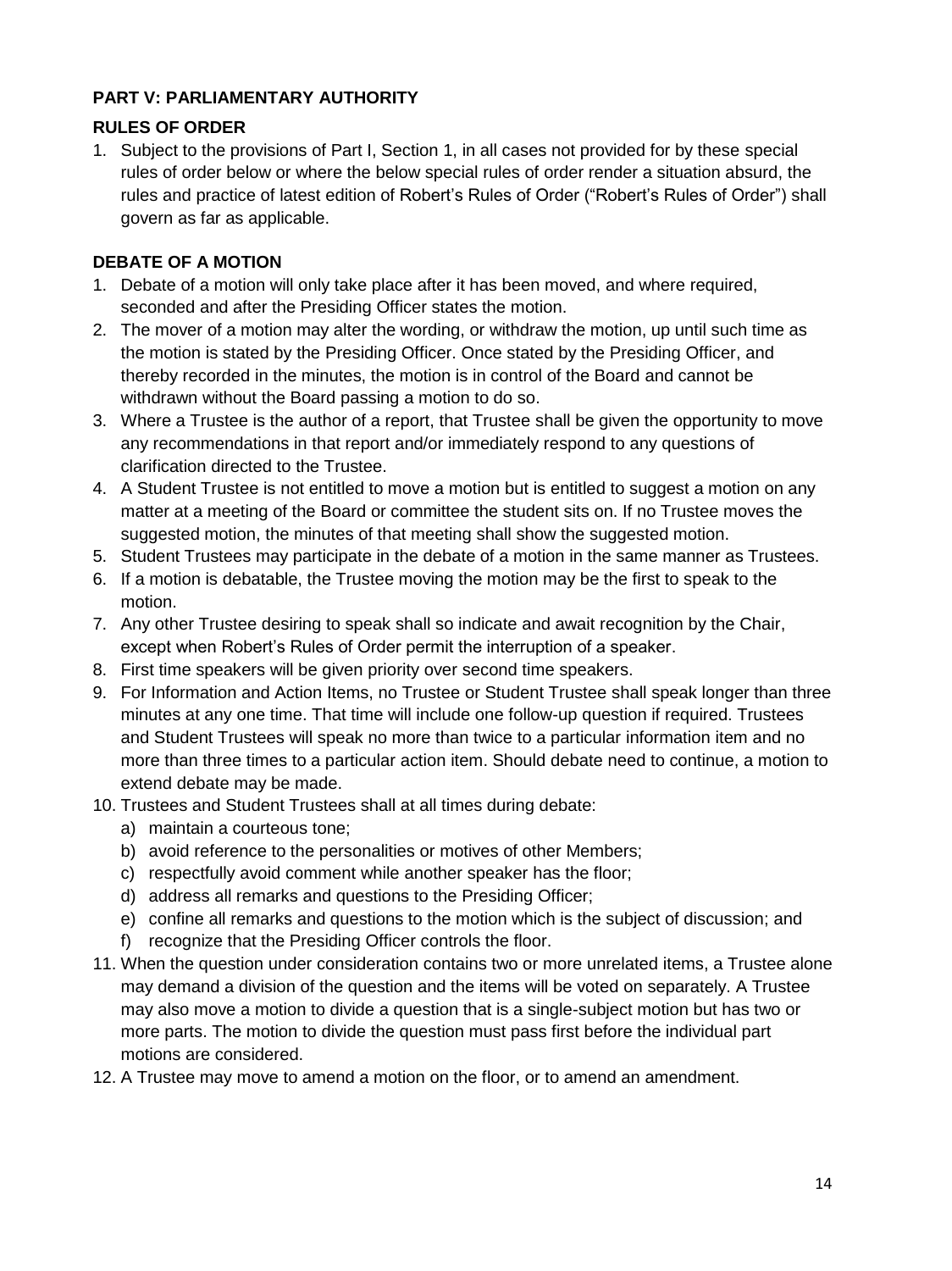- 13. Any Trustee or Student Trustee may request the motion under discussion to be read at any time in the course of the debate, provided that no such request shall be made so as to interrupt a Member who is speaking to the question.
- 14. No Trustee or Student Trustee shall be interrupted while speaking, except by a Trustee to move a motion that permits interruption in accordance with Robert's Rules of Order, including a privileged motion and point of order. In such a case, the Trustee speaking shall remain silent until the motion is decided or ruled on by the Presiding Officer. A Trustee so interrupting shall speak to the motion, point of order, etc. only that is the subject for the interruption.
- 15. At any point prior to the vote being called on a motion, a Trustee may move that a matter be referred to a committee, postponed to a certain time, or postponed indefinitely. The maker of a motion may move to withdraw that motion before a vote is taken on it. The maker of a motion may withdraw the motion without permission of the Board if done before the Presiding Officer states the motion or debate as begun.

# <span id="page-14-0"></span>**VOTING ON A MOTION**

- 1. Unless these by-laws or Robert's Rules of Order provide otherwise, the voting threshold to pass a motion shall be a majority of the Trustees present and voting.
- 2. The Presiding Officer shall put a question to a vote when the Presiding Officer is satisfied that all of the Trustees and Student Trustees permitted to speak have done so.
- 3. A Trustee may move to call the question while some speakers still remain to be heard, but such a motion must be seconded and requires a two-thirds majority of those Trustees present and voting, or a quorum of the Board, whichever is greater, to pass.
- 4. After the Presiding Officer has put a question to a vote, there shall be no further debate and no Member shall cross or leave the room. The decision of the Presiding Officer as to whether the question has been finally put shall be conclusive.
- 5. Every Trustee present, including the Chair, but excluding those Trustees who have declared a conflict of interest, shall vote on all questions put to a vote. Trustees who have declared a conflict of interest during any meeting not open to the public must leave the room during the debate and not return until after the vote. It is recommended that a Trustee or Student Trustee who has a conflict of interest during a meeting open to the public leave the meeting room during the debate and not vote on the motion in which they have an interest.
- 6. A recorded vote on all Action Items will be reflected in the meeting minutes.
- 7. Student Trustee votes will be sought but not required and shall not be counted in determining the outcome of any Board decision but may be recorded. Student Trustees may abstain from any vote.
- 8. Where the number of votes for and against is tied, the question shall be declared defeated.
- 9. The result of the vote shall be tabulated and declared by the Presiding Officer and recorded in the minutes. Unanimous votes shall be declared and recorded as such. Motions requiring twothirds majority of those Trustees present and voting shall be declared as carried if at least a two-thirds majority are in favour.
- 10. Any motion that is lost may not be reintroduced at a subsequent meeting of the Board during the current term of the Board or within a period of (four) 4 months, whichever is less.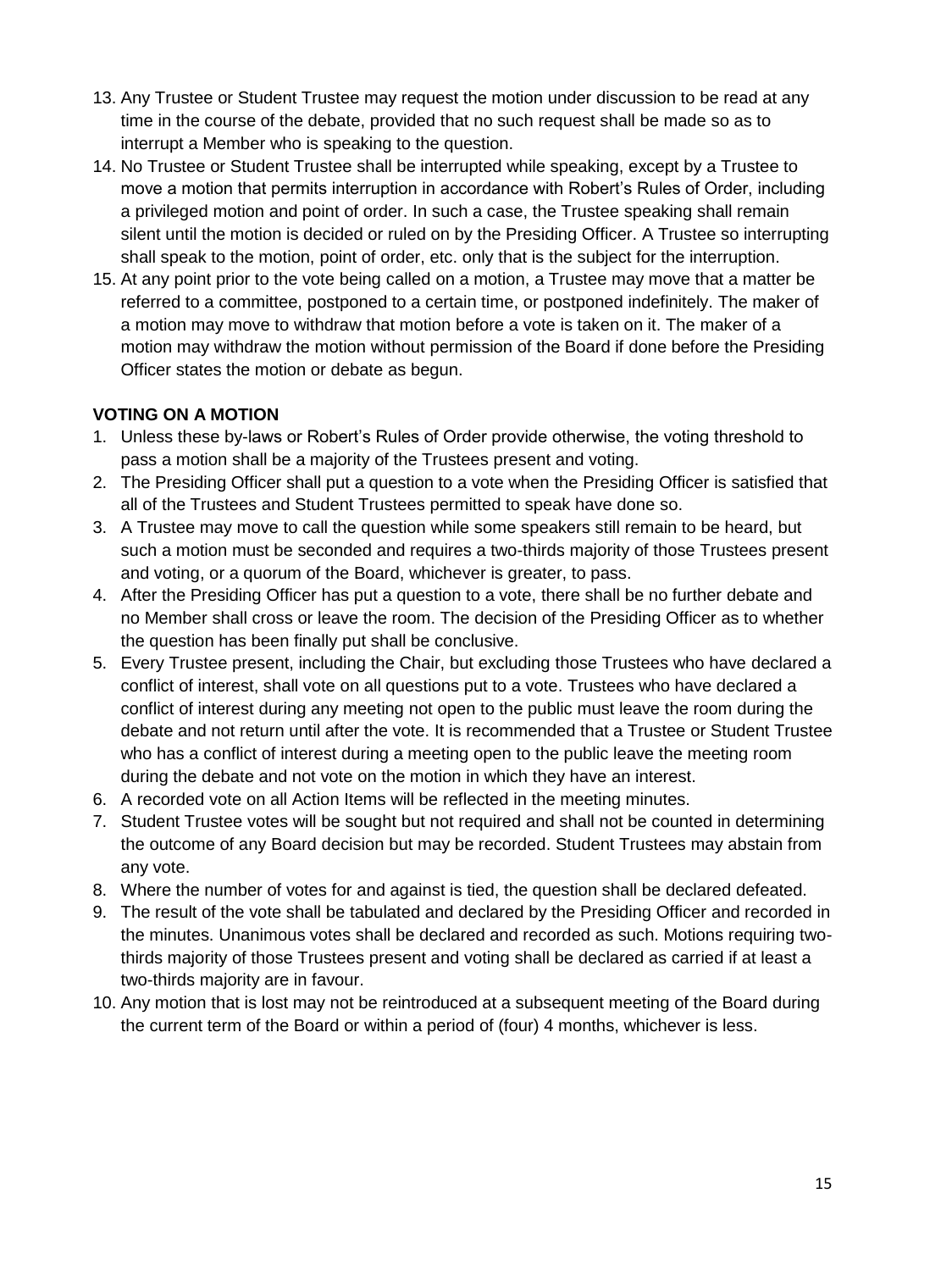# <span id="page-15-0"></span>**PASSING THE GAVEL**

- 1. The Chair will pass the gavel to the Vice-Chair of the Board and allow the Vice-Chair to preside at a Board meeting under the following circumstances:
	- a) in order to speak to a motion;
	- b) while a motion that the Chair has moved is being debated; or
	- c) when a ruling of the Chair has been challenged.
- 2. The Vice-Chair of the Board will pass the gavel back to the Chair as soon as the circumstances listed above no longer exist.

# <span id="page-15-1"></span>**SUSPEND THE RULES OF ORDER**

1. A Trustee may bring a motion to suspend a rule of order contained in these by-laws or in Robert's Rules of Order, to apply only to the meeting at which the motion has been brought, and such a motion must receive at least a two-thirds majority of those present and voting, or a quorum of the Board, whichever is greater, to pass.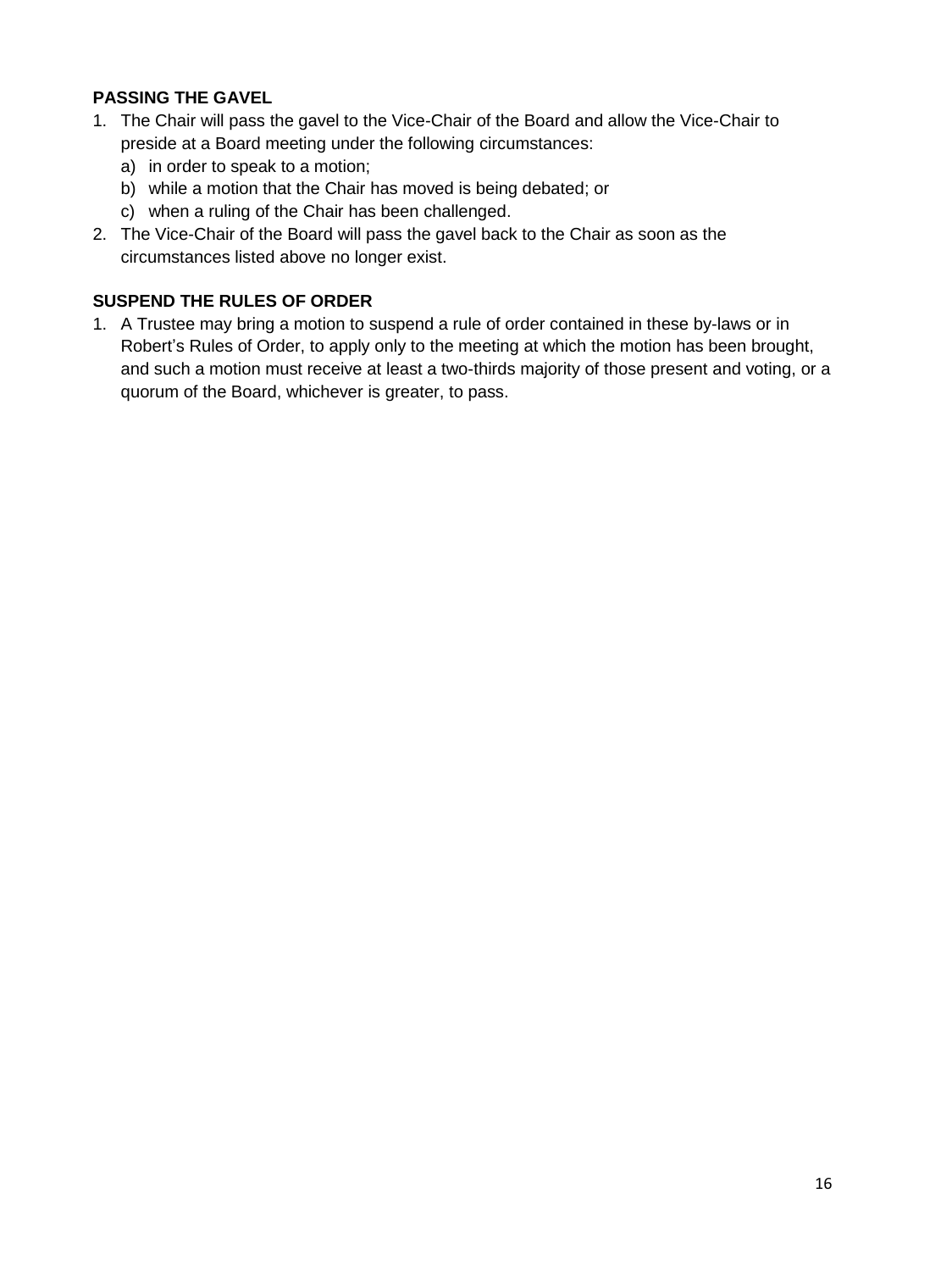# <span id="page-16-0"></span>**APPENDIX A – COMMITTEE OF THE WHOLE BOARD - PUBLIC SESSION MEETING AGENDA**

## **1.0 Opening**

- 1.1 Welcome, Call to Order and Roll Call
- 1.2 Approval of the Agenda
- 1.3 Approval of the Minutes
- (supplemented with notes at the Standing Committee Chairs' discretion)

## **2.0 Discussion Items**

- 2.1 Discussion Item #1 \*
	- 2.1.1 Public Delegation/Staff Presentation #1
	- 2.1.2 Public Delegation/Staff Presentation #2
- 2.2 Discussion Item #2 \*
	- 2.2.1 Public Delegation/Staff Presentation #1
	- 2.2.2 Public Delegation/Staff Presentation #2
- 2.3 Discussion Item #3 \* etc
- 2.4 Order Paper
- 2.5 Sub-Committee Reports

#### **3.0 Future Agenda Items**

## **4.0 Trustee Questions and Comments**

#### **5.0 Adjournment**

5.1 Motion to Adjourn

\*Questions from the Public will be welcome during each Discussion Item as time permits.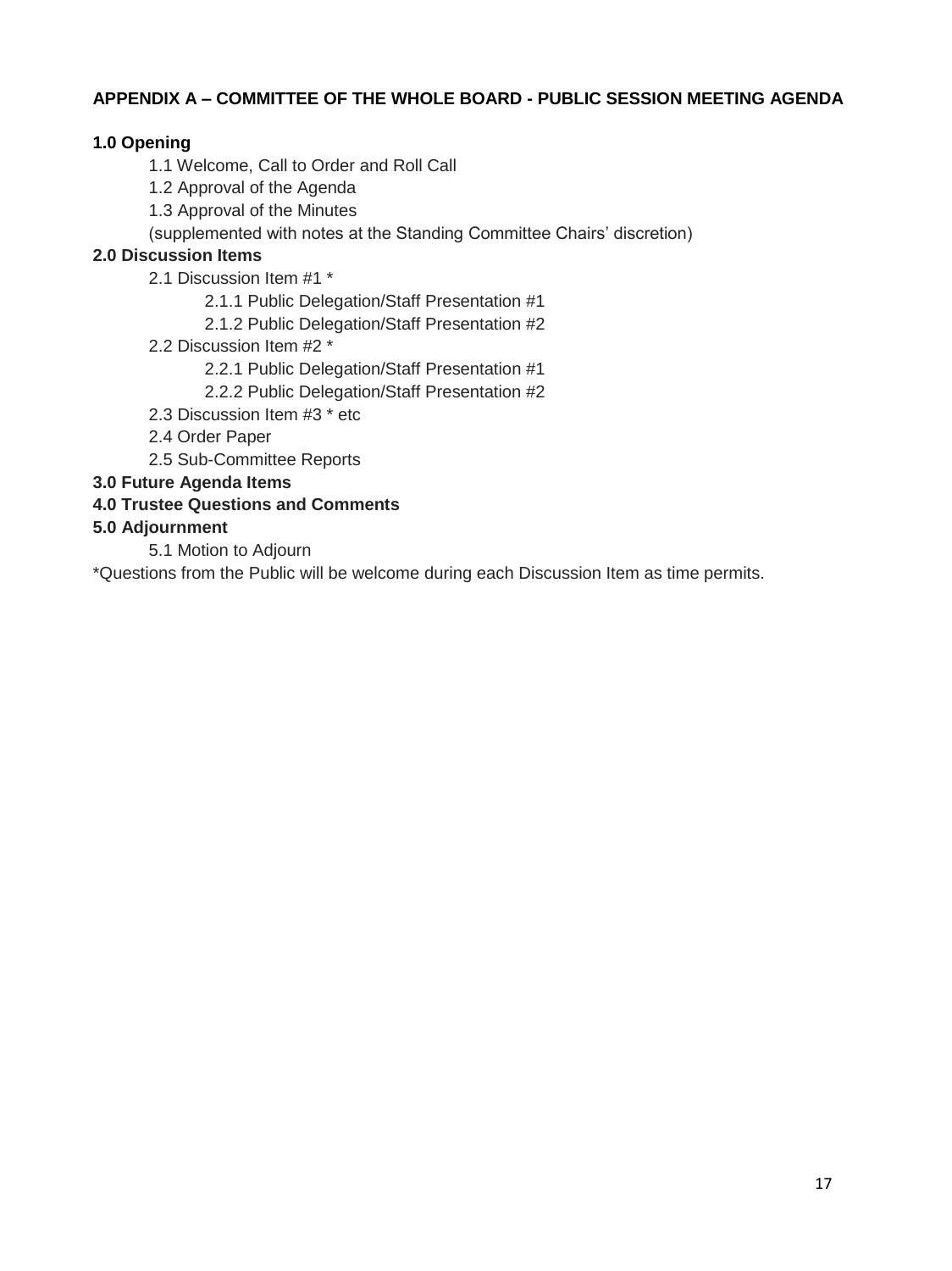## <span id="page-17-0"></span>**APPENDIX B – COMMITTEE OF THE WHOLE BOARD - PRIVATE SESSION MEETING AGENDA**

### **1.0 Opening**

- 1.1 Welcome, Call to Order and Roll Call
- 1.2 Approval of the Agenda
- 1.3 Approval of the Minutes
- (supplemented with notes at the Standing Committee Chairs' discretion)

## **2.0 Discussion Items**

- 2.1 Discussion Item #1 \*
	- 2.1.1 Staff Presentation #1
- 2.2 Discussion Item #2 \*

2.2.1 Staff Presentation #1

- 2.3 Discussion Item #3 \* etc…
- 2.4 Order Paper
- 2.5 Sub-Committee Reports

## **3.0 Future Agenda Items**

## **4.0 Trustee Questions and Comments**

#### **5.0 Adjournment**

5.1 Motion to Adjourn